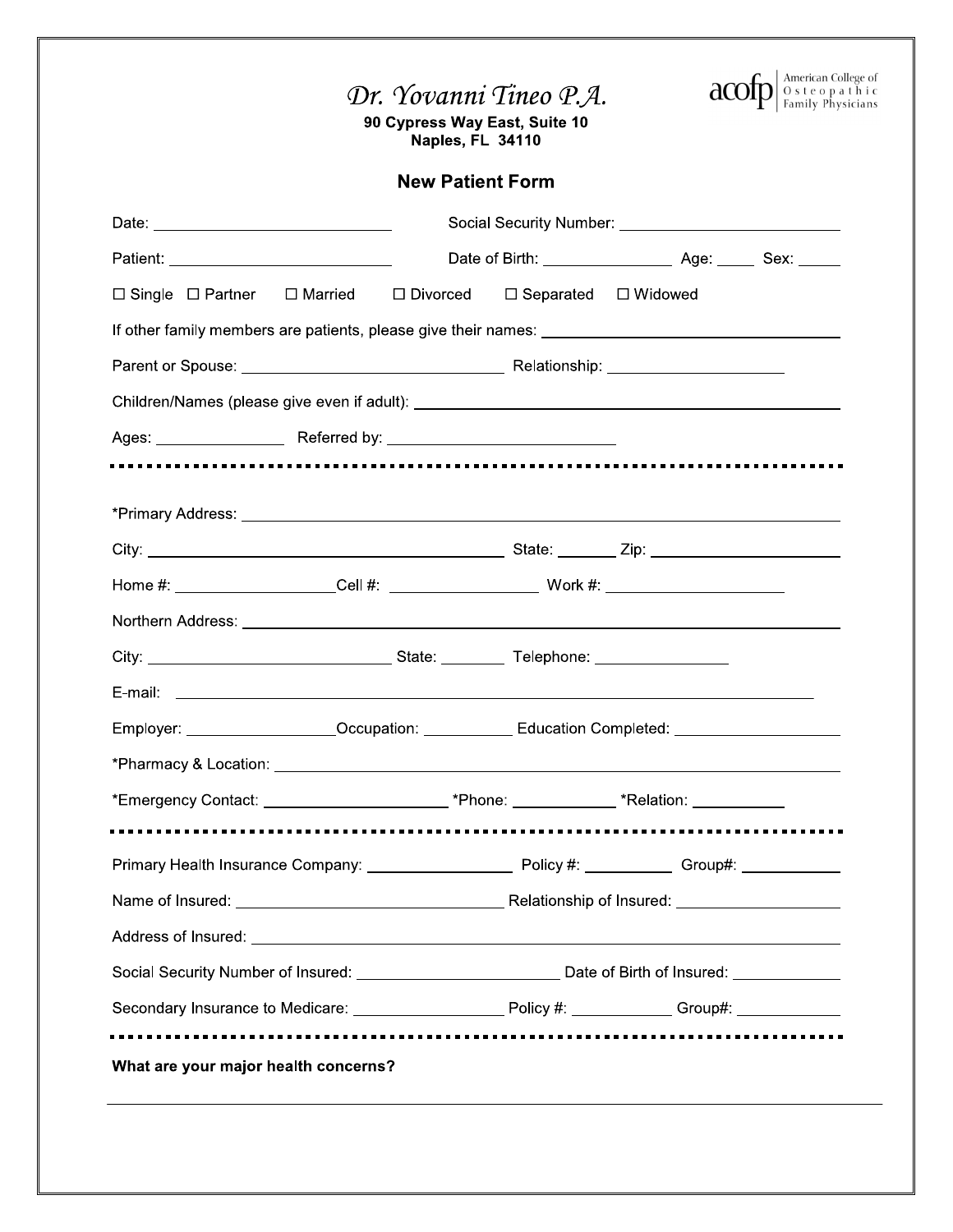$\text{acon}$   $\text{map}$   $\left| \begin{smallmatrix} \text{American College of} \\ \text{O s t e o p a t h i c} \\ \text{Family Physicsians} \end{smallmatrix} \right|$ 

Dr. Yovanni Tineo P.A. 90 Cypress Way East, Suite 10 Naples, Fl. 34110

### **Your New Patient Visit Today:**

### You are scheduled as a New Patient. The components of a New Patient Visit are not the same as an Annual Physical Visit. Your first visit will be coded "New Patient Visit" and not for an "Annual Physical" visit.

\*We WILL NOT RECODE this visit at any time in the future. Recoding to suit your insurance policy is Insurance Fraud. If you have a deductible on your insurance, you are responsible to pay for today's visit. It is rendered at time of service.

I understand the office policy for a New Patient to Establish with the Physician.

| <b>Patient Signature:</b> | Date: |
|---------------------------|-------|
|---------------------------|-------|

### To my patients:

This is to inform you that due to many changes in insurances as well as individual policies, it is difficult to know every procedure and/or diagnoses that are covered. Please note certain medical conditions are not covered by all insurances and will be the responsibility of the patient. The following are a few medical conditions: obesity, insomnia, stress, depression, tobacco abuse etc. It is imperative for you to check your policy manual and be aware of what is or isn't covered.

|  | <b>Patient Signature:</b> |  |  |  |
|--|---------------------------|--|--|--|
|--|---------------------------|--|--|--|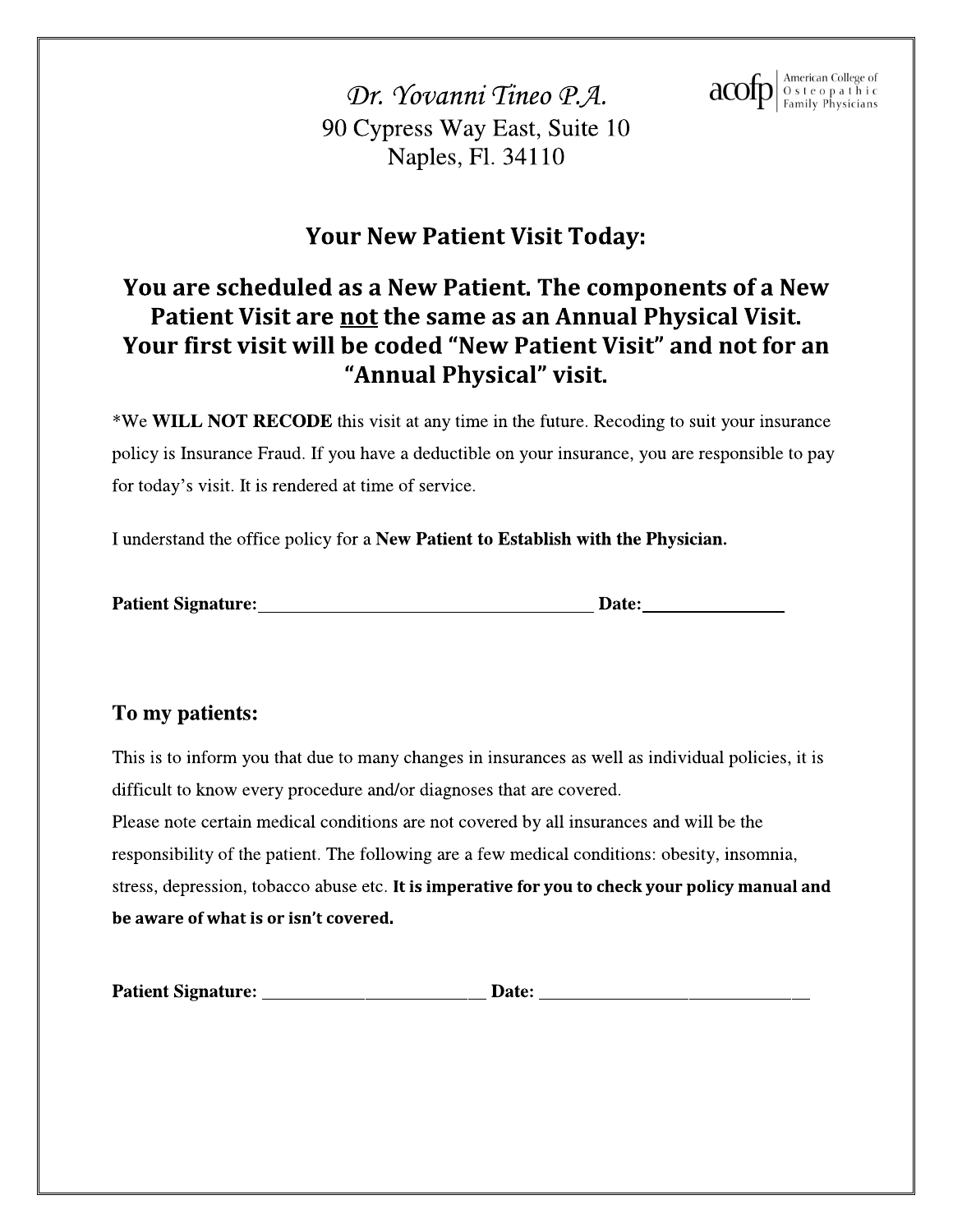



### **CONSENT FOR PELVIC EXAMINATION FOR MALE & FEMALES**

Patients have the right and obligation to make informed decisions concerning their healthcare. Your healthcare provider can provide you with the necessary information and advice, but as the patient or legal representative, you must enter into the decision making process. This form has been designed to acknowledge your acceptance or refusal of treatment recommended or potentially recommended by your healthcare provider.

\_\_ hereby authorize Dr. Yovanni Tineo (Physician, Advance Practice Registered  $\mathbf I$ Nurse, or Nurse) to perform a pelvic examination.

A pelvic examination is a series of tasks that include an examination of the vagina, rectum, testicles, cervix, uterus, fallopian tubes, ovaries, or external pelvic tissue or organs using any combination of modalities, which may include, but need not be limited to, the health care provider's gloved hand or instrumentation.

The risks and complications associated with a pelvic examination include, but are not limited to:

- discomfort
- bleeding
- infection

The risks associated with failing or refusing to undergo a pelvic examination includes:

- Increased symptom burden including discomfort, itching, constipation, bleeding, or rash
- The inability to obtain a diagnosis and/or a delay in diagnosis and/or treatment of a medical condition;
- The inability of your health care provider to have the information needed to appropriately treat you.

YOU ALWAYS HAVE THE RIGHT TO REFUSE THIS EXAMINATION AT ANY TIME. IT IS YOUR RESPONSIBILITY TO INFORM US IF YOU DO NOT WANT THE EXAMINATION OR WISH TO STOP DURING THE EXAMINATION AFTER IT HAS STARTED.

I certify that the nature and character of a pelvic examination and the anticipated benefits involved have been explained to me.

I,  $\Box$  **DO** authorize, OR  $\Box$  **DO NOT** authorize the above-identified clinician(s) to perform such examination as in his or her professional judgment are necessary.

I certify that this form has been fully explained to me, that I have read it, or have had it read to me, and that I understand its contents.

| Patient Name      |  |
|-------------------|--|
| Patient Signature |  |
| Date:             |  |

Revised 09/17/2020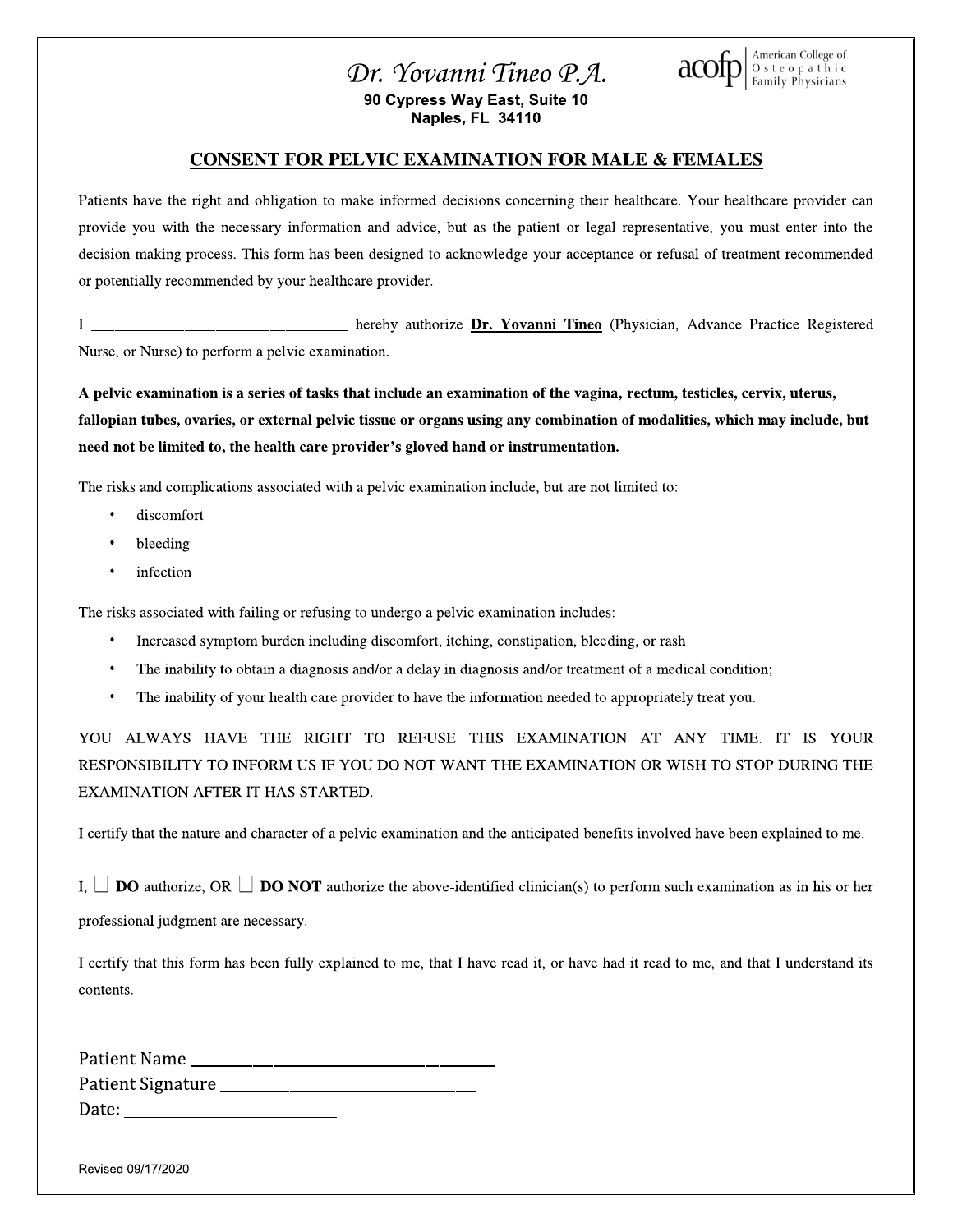### **MEDICAL HISTORY**

List all surgeries, hospitalizations, injuries or medical problems for which you have been under a doctor's care. Include Pregnancies.

| Year | <b>Surgery/Medical Problems/Injuries/Accidents</b> |  |
|------|----------------------------------------------------|--|
|      |                                                    |  |
|      |                                                    |  |
|      |                                                    |  |
|      |                                                    |  |
|      |                                                    |  |

Current Medications (Include all prescriptions, vitamins, calcium, birth control, and all other frequently used over the counter medications.)

|                | <b>Medication Name</b> | <b>Dosage</b> | <b>Reason for taking</b> |
|----------------|------------------------|---------------|--------------------------|
|                |                        |               |                          |
|                |                        |               |                          |
| $\overline{2}$ |                        |               |                          |
| 3              |                        |               |                          |
| 4              |                        |               |                          |
| 5              |                        |               |                          |
| 6              |                        |               |                          |
| ⇁              |                        |               |                          |
| 8              |                        |               |                          |
| 9              |                        |               |                          |
| 10             |                        |               |                          |

Allergies to Medications: Network and Section Reaction: Network and Section Allergies to Medications:

| Family<br><b>History</b> | <b>Name</b> | <b>Alive/Deceased</b> | Age | <b>Cause of Death/Medical</b><br><b>Problems</b> |
|--------------------------|-------------|-----------------------|-----|--------------------------------------------------|
| Mother                   |             |                       |     |                                                  |
| Father                   |             |                       |     |                                                  |
| Brother(s)               |             |                       |     |                                                  |
| Sister(s)                |             |                       |     |                                                  |

### Do any of your blood relatives have a history of any of the following diseases?

| <b>Heart Attack</b>   | Yes<br>No        | Who? | <b>Strokes</b>                     | Yes<br>No        | Who? |
|-----------------------|------------------|------|------------------------------------|------------------|------|
| <b>Migraines</b>      | Yes<br>No        | Who? | <b>Breast</b><br>Cancer            | Yes<br>No        | Who? |
| <b>Colon Cancer</b>   | Yes<br><b>No</b> | Who? | <b>Diabetes</b>                    | <b>Yes</b><br>No | Who? |
| <b>Mental Illness</b> | Yes<br>No        | Who? | <b>Bleeding</b><br><b>Disorder</b> | <b>Yes</b><br>No | Who? |
| Hypertension          | Yes<br><b>No</b> | Who? | Cholesterol                        | Yes<br>No        | Who  |
| Hyperlipidemia        | Yes<br>No        | Who? |                                    |                  |      |
| Other                 |                  |      |                                    |                  |      |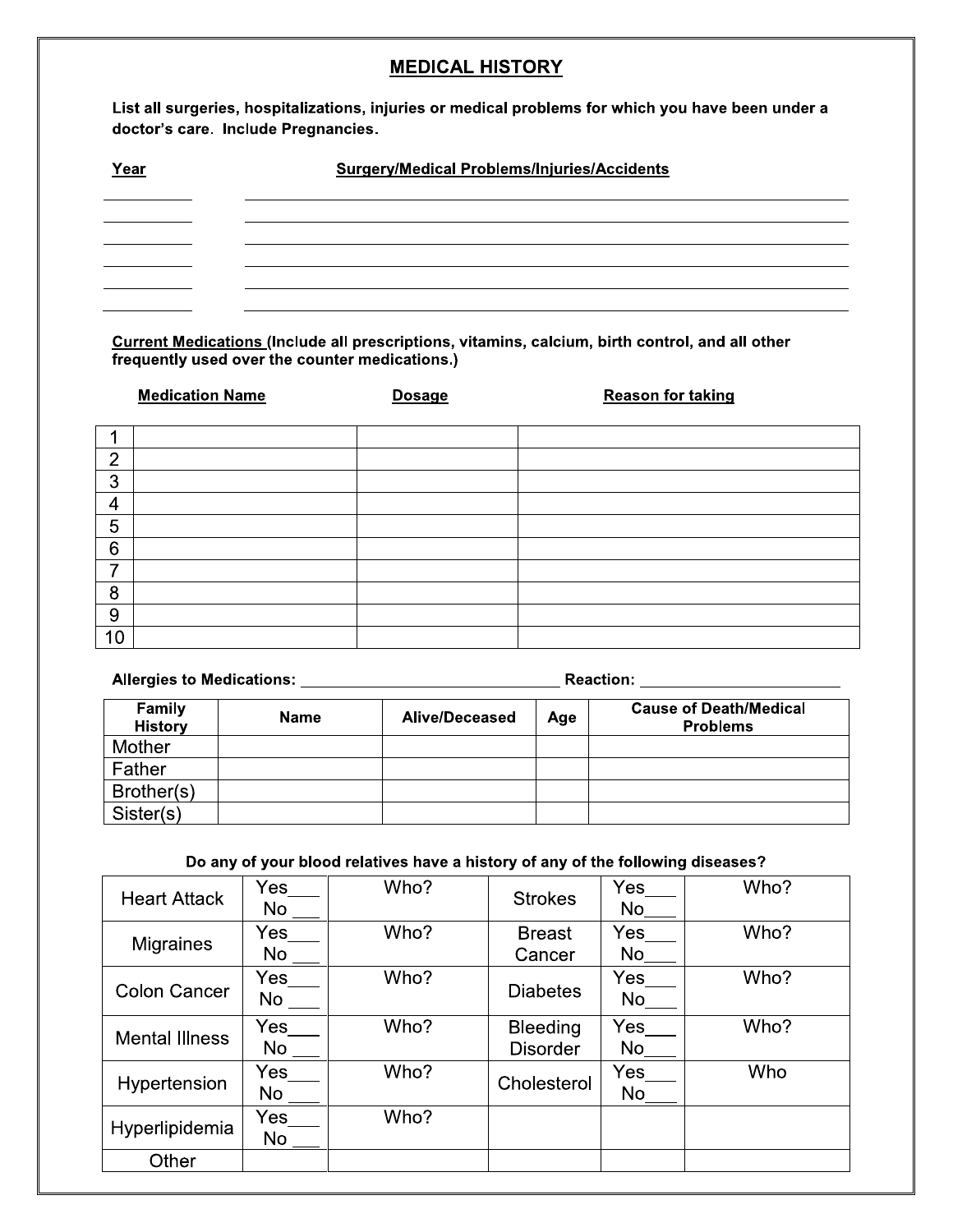### **Check Symptoms You Currently Have**

#### **GENERAL**

- Chills Depression
- **Dizziness**
- Fainting
- Fever
- Forgetfulness Headache
- Loss of sleep
- Loss of Weight
- Nervousness
- Numbness Sweats
- \_ Panic
- 

#### **MUSCULOSKETAL**

- Muscle Cramps **Stiff Joints**
- 
- Swelling of Joints
- Generalized Arthritis Rheumatoid Arthritis
- Fibromyalgia syndrome
- Osteoporosis
- Neck pain
- \_Upper back pain
- Lower back pain
- Difficulty with walking
- Pain in feet
- \_Cold upper extremities

#### **HEPATIC**

- liver disease \_Hepatitis
- \_Jaundice
- Gallbladder problems
- 

### **WOMEN ONLY**

**CONDITIONS** 

Bleeding Disorder

Breast Lump

**Bronchitis** 

Bulimia

\_Cancer

**HABITS** 

**SMOKING:** 

ALCOHOL:

**CAFFINE:** 

**DRUGS:** 

\_Cataracts

\_Alcoholism

Anorexia  $\_\$ 

\_\_Arthritis

\_Asthma

- **GASTROINTESTINAL** Poor Appetite
- Bloating
- Bowel Changes
- \_Constipation
- \_Diarrhea **Excessive Hunger**
- Gas
- Hemorrhoids
- **Indigestion**
- Nausea Rectal Bleeding
- Stomach Pain
- Vomiting
- Vomiting blood

### **CARDIOVASCULAR**

- Chest Pain
- -<br>High blood pressure
- Irregular heart beat Low blood pressure
- Rapid heart rate
- Swelling of ankles
- Heart attack
- Bypass Surgery
- Angioplasty
- Mitral valve prolapse
- Heart murmur
- Heart failure Shortness of breath with walking

### **ENDOCRINE**

\_\_Excessive thirst or urination Heat Intolerance Cold Intolerance Thyroid problems Diabetes Mellitus

Last Mammogram \_\_/\_\_/\_\_\_\_Last Pap smear: \_\_/\_\_/\_\_\_ Abnormal Pap smear: \_\_\_\_\_\_Treatment: \_\_

Menstrual Cycle: Age of Onset \_\_ () Regular () Irregular () Heavy () Light () Extreme Menstrual Pain

Painful Intercourse \_\_\_\_\_\_ Pelvis Pain\_\_\_\_\_ Breast lump \_\_\_\_\_\_ Painful Breast\_

Pregnancy Total: \_\_\_\_\_# of miscarriages/abortions: \_\_\_\_# of living children\_

Menopause Age: Have you ever taken Hormone Replacements? If so, \_\_\_\_ # of yrs

Chicken pox

Emphysema

Diabetes

Epilepsy

Goiter

Gout

Number of cups per day\_

Glaucoma

Gonorrhea

**Hepatitis** 

**Heart Disease** 

Chemical Dependency

#### EYE, EAR, NOSE, **THROAT**

- Bleeding Gums
- **Blurred Vision**
- \_<br>Crosses eyes
- -<br>Difficulty Swallowing<br>Double Vision
- Earache
- Ear discharge
- \_Hay fever Hoarseness
- Loss of Hearing
- Nosebleeds
- Ringing in ears Sinus problems
- Vision-Flashes
- Vision-Halos

#### **URINARY**

- Frequent urination
- Difficulty urinating
- Burning
- Lack of bladder control \_Blood in urine
- **Kidney Stones**

- **HEMATOLOGIC** Swollen glands
- Anemia
- Easy bleeding
- Slow to heal

High cholesterol

Kidney disease

Migraine headaches

Liver disease

Miscarriages

Mononucleosis

Do you consume drinks with caffeine? \_\_\_ Yes \_\_\_ No If yes \_\_\_ coffee \_\_\_ tea \_\_\_ colas \_\_\_ other

Multiple Sclerosis

Have you ever smoked? \_\_\_ Yes\_\_\_ No Do You smoke now? \_\_\_ Yes \_\_\_ No Smoking since \_\_\_\_\_\_\_\_\_\_\_\_\_\_\_\_

**Measles** 

**Mumps** 

Polio

how many cigarettes per day? \_\_\_\_\_\_\_\_\_ Cigars per day \_\_\_\_\_\_\_\_\_\_\_\_\_\_ Pipe \_\_\_\_\_\_\_\_\_\_\_

Have you ever had a problem with recreational drugs? \_\_\_Yes \_\_\_ No If yes, explain

Have you ever had a problem with alcohol? \_\_\_Yes \_\_\_\_ No If yes, explain

Do you drink alcohol? Yes No If yes, how much?

Do you use any street drugs? \_\_\_Yes \_\_No If yes, explain \_

Pacemaker

Enlarged Glands Phlebitis

### HIV positive

On Blood thinners

Prostate problems

Psychiatric care

Rheumatic fever

Suicide attempt

Tuberculosis

Typhoid fever

Thyroid problems Tonsillitis

Scarlet fever

Stroke

**Ulcers** 

**RESPIRATORY** 

- \_\_Recurrent cough
- Chronic bronchitis \_Emphysema
- $\overline{\text{COPD}}$
- Bronchial asthma
- Tuberculosis
- \_Wheezing

#### PERIPHERAL VASCULAR

- Poor circulation in arm
- Blood clots in arms
- Varicose veins
- Poor circulation in legs

Changes in skin color

Recurrent rashes

Erection difficulties

Lump in testicles

Penial Discharge

Sore on penis

Changes in hair or nails

- \_Blood clots in legs
- Vascular surgery

Bruise easily

#### **SKIN**

Hives

Itching

**Men Only** 

Breast Lump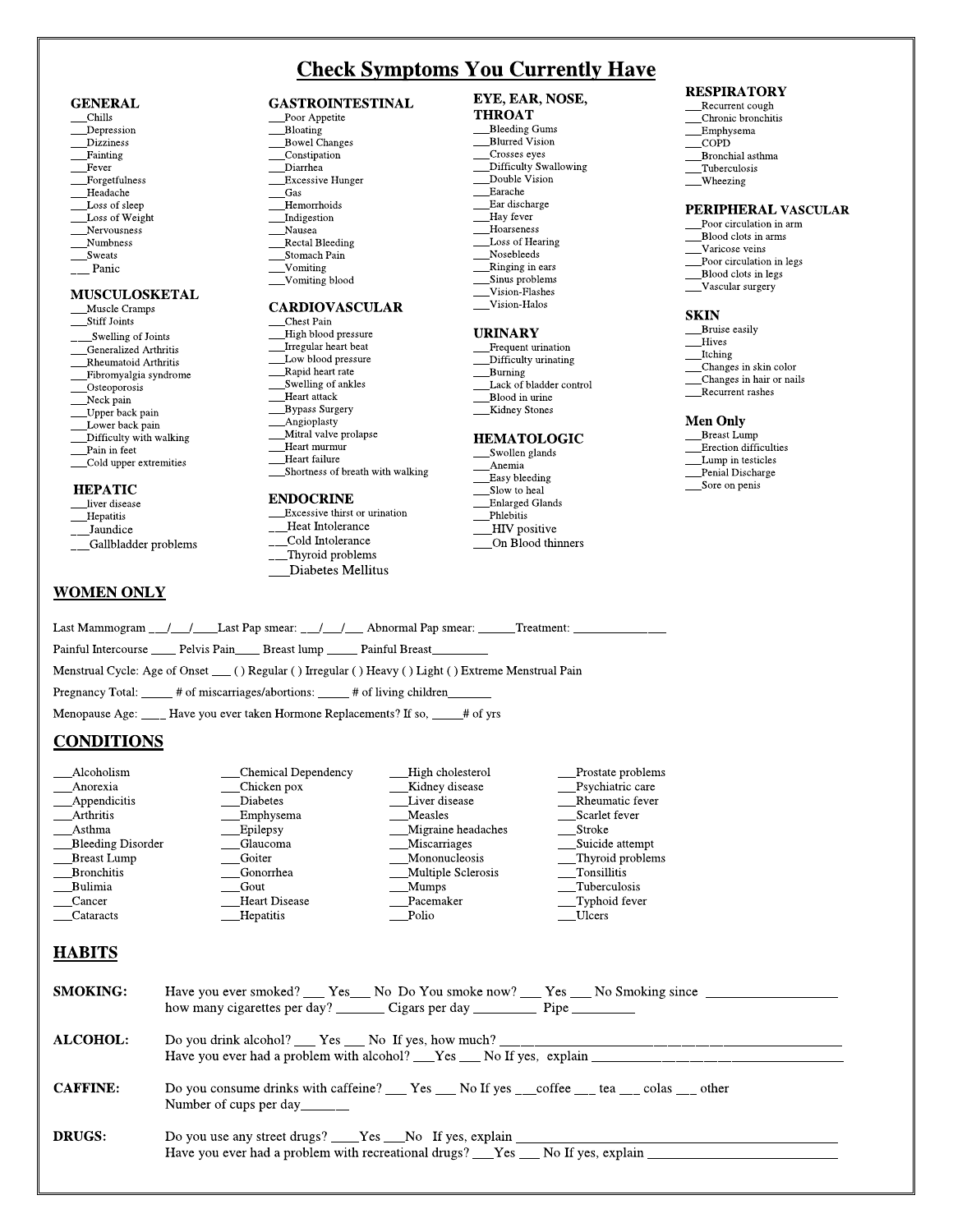

### **Patient Consent Form**

I hereby give my consent for Dr. Yovanni Tineo P.A. to use and disclose protected health information (PHI) about me to carry out treatment, payment, and healthcare operations (TPO).

(Dr. Yovanni Tineo Practice Notice of Privacy Practices provides a more complete description of such uses and disclosures.)

I have the right to review the Notice of Privacy prior to signing this Consent. Dr. Yovanni Tineo, P.A. reserves the right to review its Notice of Privacy Practices at any time.

A revised Notice of Privacy Practices may be obtained by forwarding a written request to Dr. Yovanni Tineo at 90 Cypress Way East, Suite 10, Naples, FL 34110.

With this Consent, Dr. Yovanni Tineo P.A. may:

MAIL to my home or other alternative location  $-OR-$ Leave a detailed message on: **HOME CELLULAR WORK** ONLY IN PERSON

**EMERGENCY CONTACT** 

in

I hereby consent to release my medical information to reference to any items that assist the practice in carrying out TPO, such as appointment reminders, insurance items, and any calls pertaining to my clinical care, including laboratory results among others.

With this Consent, Dr. Yovanni Tineo P.A. may mail to my home or other alternative location any items that assist the practice in carrying out TPO, such as appointment reminder cards and patient statements as long as they are marked Personal and Confidential.

By signing this Consent, I am consenting to Dr. Yovanni Tineo P.A. use and disclosure of my PHI to carry out TPO.

I may revoke my consent in writing except to the extent that the practice has already made disclosures in reliance upon my prior consent. If I do not sign this Consent, or later revoke it, Dr. Yovanni Tineo may decline to provide treatment to me.

**AGREED:** 

**Patient's Name** 

**Date** 

**Patient's Date of Birth** 

**Signature of Patient or Legal Guardian**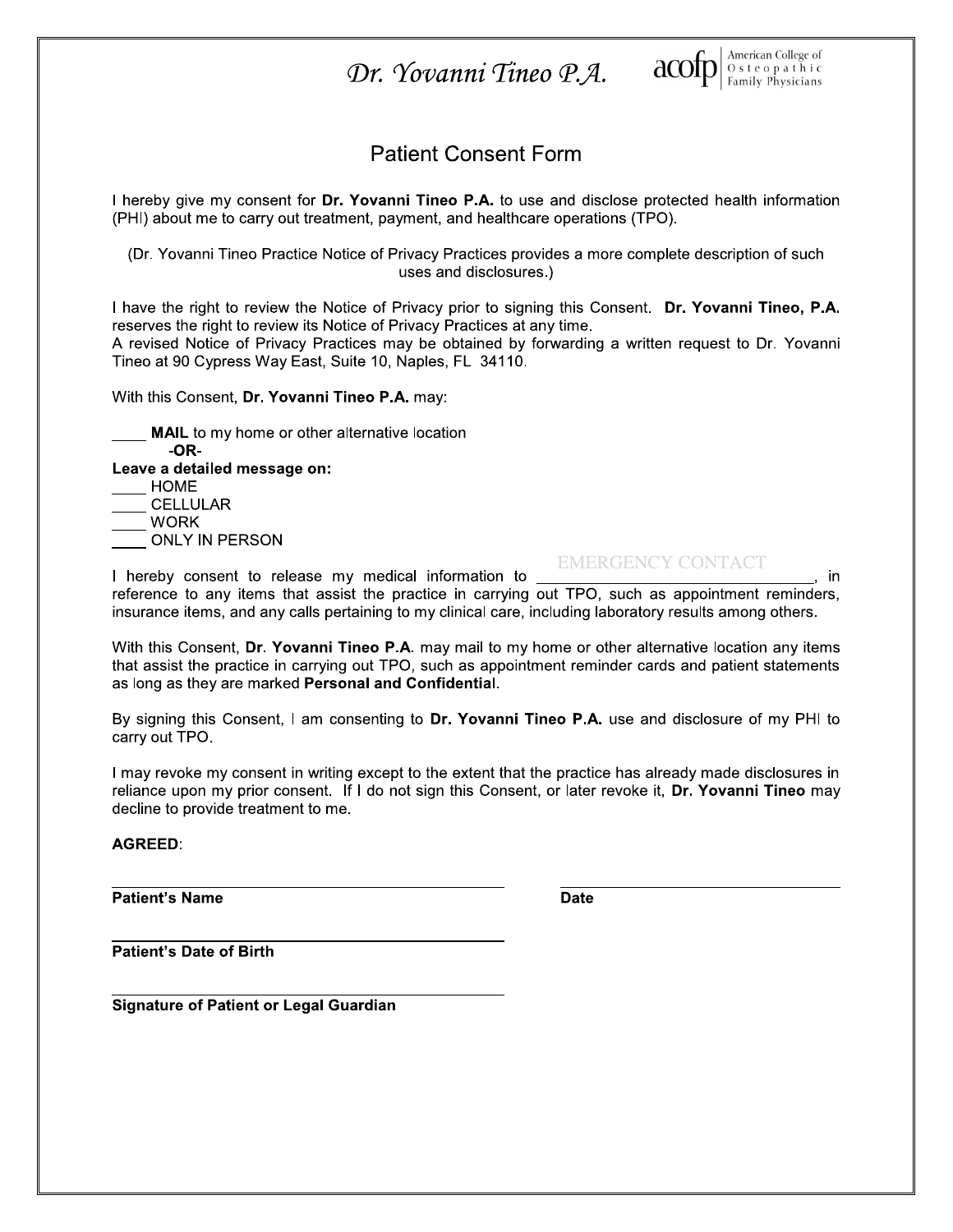### **Consent for Diagnostic and/or Therapeutic Procedures**

I hereby consent to and authorize my physician and any other health professional as designated to perform any physical examination and routine diagnostic procedures upon me. I also consent to and authorize my physician to prescribe a therapeutic regime, which I shall follow. Unless I explicitly refuse, I consent that the diagnostic procedure(s) and immunization(s) ordered by my physician be performed on me despite the risks involved and complications that might be involved, which will be explained to me at the time they are ordered.

| <b>Signature of Patient:</b> | Date: |  |
|------------------------------|-------|--|
| <b>Signature of</b>          |       |  |
| <b>Parent/Guardian:</b>      |       |  |
|                              |       |  |

### **Patient Consent For The Use of Tele-Health**

Telehealth involves the delivery of healthcare services using electronic communications, information technology or other means between a healthcare provider and a patient who are not in the same physical location. Telehealth may be used for diagnosis, treatment, follow-up and/or patient education, and may include, but is not limited to, one or more of the following:

- Electronic transmission of medical records, photo images, personal health information or other data between a patient and a healthcare provider
- Interactions between a patient and healthcare provider via audio, video and/or data communications
- Use of output data from medical devices, sound and video files

I have read and understand the information provided above regarding telemedicine, have discussed it with my physician or such assistants as may be designated, and all of my questions have been answered to my satisfaction. I hereby give my informed consent for the use of telemedicine in my medical care. I hereby authorize Dr Yovanni Tineo to use telemedicine in the course of my diagnosis and treatment.

Patient Signature: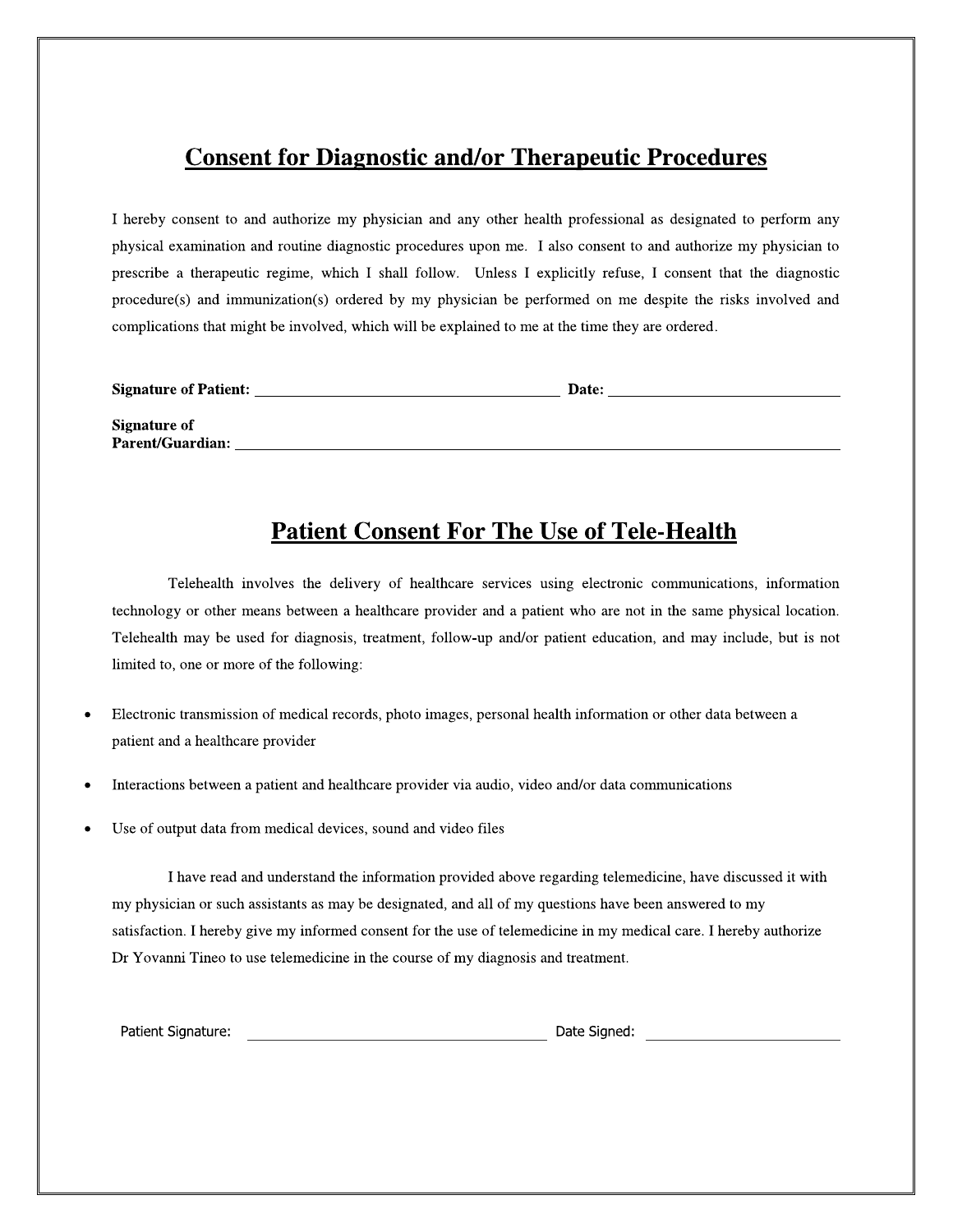**Notice of Privacy Practices for Protected Health Information Effective Date: January 1, 2008** 

### This notice describes how medical information about you may be used and disclosed and how you can get access to this information. Please review it carefully!

The office/hospital is permitted by federal privacy laws to make uses and disclosures of your health information for purposes of treatment, payment, and health care operations. Protected health information is the information we create and obtain in providing our services to you. Such information may include documenting your symptoms, examination, and test results, diagnoses, treatment, and applying for future care or treatment. It also includes billing documents for those services.

### Examples of Uses of Your Health Information for Treatment Purposes are:

- A nurse obtains treatment information about you and records it in a health record.
- During the course of your treatment, the physician determines he/she will need to consult with another specialist in the area. He/she will share the information with such specialist and obtain his/her input.

### **Use of Your Health Information for Payment Purposes:**

We submit requests for payment to your health insurance company. The health insurance company (or other business associate helping us obtain payment) requests information from us regarding medical care given. We will provide information to them about you and the care given.

### Use of Your Information for Health Care Operations:

We obtain services from our insurers or other business associates such as quality assessment, quality improvement, outcome evaluation, protocol and clinical guideline development, training programs, credentialing, medical review, legal services, and insurance. We will share information about you with such insurers or other business associates as necessary to obtain these services.

### **You're Health Information Rights**

#### The health and billing records we maintain are the physical property of the office/hospital. The information in it, however, belongs to you. You have a right to:

- Request a restriction on certain uses and disclosures of your health information by delivering the request to our office/hospital -- we are not required to grant the request, but we will comply with any request granted;
- Obtain a paper copy of the current Notice of Privacy Practices for Protected Health Information ("Notice") by making a request at our office/hospital;
- Request that you be allowed to inspect and copy your health record and billing record you may exercise this  $\bullet$ right by delivering the request to our office/hospital;
- Appeal a denial of access to your protected health information, except in certain circumstances;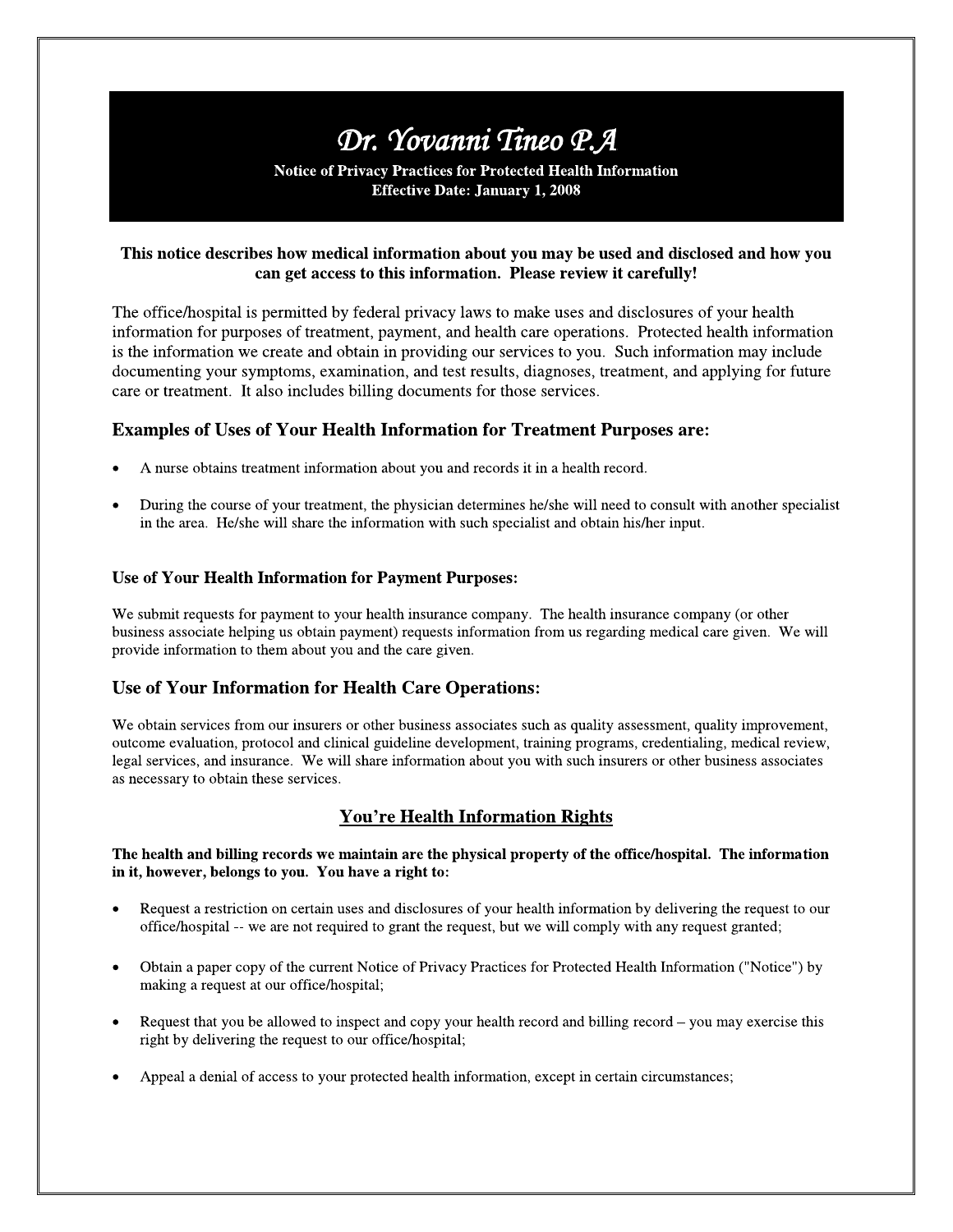- Request that your health care record be amended to correct incomplete or incorrect information by delivering a request to our office/hospital. We may deny your request if you ask us to amend information that:
	- Was not created by us, unless the person or entity that created the information is no longer available to make the amendment;
	- Is not part of the health information kept by or for the office/hospital;
	- Is not part of the information that you would be permitted to inspect and copy; or,
	- Is accurate and complete.

If your request is denied, you will be informed of the reason for the denial and will have an opportunity to submit a statement of disagreement to be maintained with your records;

- Request that communication of your health information be made by alternative means or at an alternative location by delivering the request in writing to our office/hospital;
- Obtain an accounting of disclosures of your health information as required to be maintained by law by delivering a request to our office/hospital. An accounting will not include uses and disclosures of information for treatment, payment, or operations; disclosures or uses made to you or made at your request; uses or disclosures made pursuant to an authorization signed by you; uses or disclosures made in a facility directory or to family members or friends relevant to that person's involvement in your care or in payment for such care; or, uses or disclosures to notify family or others responsible for your care of your location, condition, or your death.
- Revoke authorizations that you made previously to use or disclose information by delivering a written revocation to our office/hospital, except to the extent information or action has already been taken.

### **Our Responsibilities**

### Our office is required to:

- Maintain the privacy of your health information as required by law;
- Provide you with a notice as to our duties and privacy practices as to the information we collect and maintain about you;
- Abide by the terms of this Notice;
- Notify you if we cannot accommodate a requested restriction or request; and,
- Accommodate your reasonable requests regarding methods to communicate health information with you.

We reserve the right to amend, change, or eliminate provisions in our privacy practices and access practices and to enact new provisions regarding the protected health information we maintain. If our information practices change, we will amend our Notice. You are entitled to receive a revised copy of the Notice by calling and requesting a copy of our "Notice" or by visiting our office and picking up a copy.

Patient Name

<u> 1989 - Johann Barbara, martin amerikan basa</u> Date:  $\overline{\phantom{a}}$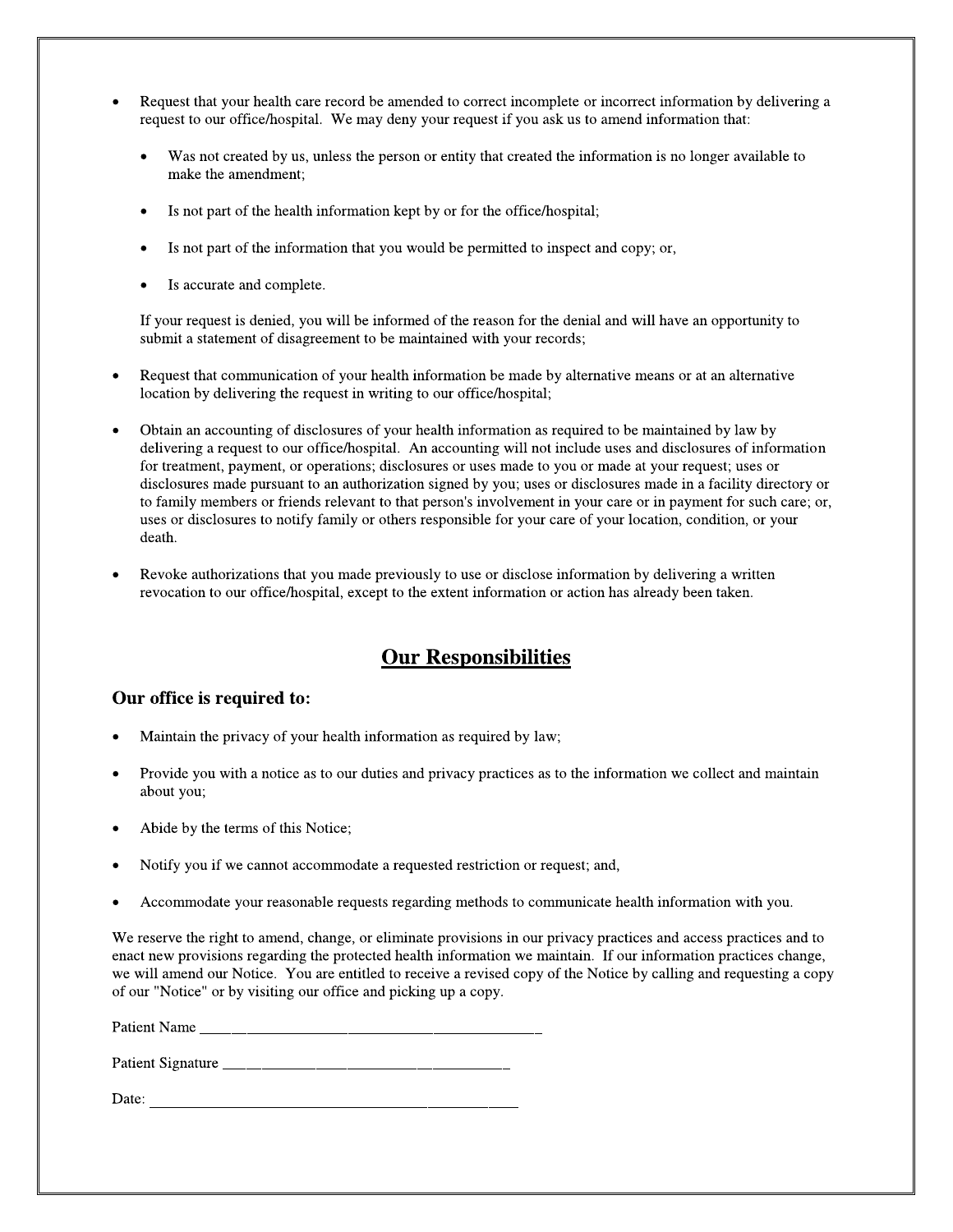

### **Financial Policy**

We are committed to providing you with the best possible care. We are eager to help you receive your maximum allowable benefits. In order to achieve these goals, we need your assistance and your understanding of our payment policy.

Payment for services is required at the time services are rendered. We accept payment in the form of cash, check, MasterCard, Visa, and Discover and AMEX. Returned checks are subject to additional collection fees. After we receive two return checks from your bank we will no longer accept your personal checks. Balances older than 90-days are forwarded to a collection agency with a  $25\%$  collection fee added to your balance per payment amount.

Please realize that:

- 1. Commercial Insurance: Please be aware not all insurance companies cover all of the services provided by our office including your annual physical. You will be responsible for services rendered at the time of service.
- $2.$ Medicare Patients: We would like you to understand that taking assignment means YOU are responsible for YEARLY **DEDUCTIBLE** and for the 20% (COINSURANCE) of what Medicare allows. You are also responsible for services that your coinsurance does not cover. Please note Medicare does cover annual physicals. The filing of SECONDARY **INSURANCE CLAIMS** is a courtesy that we extend to our patient. We will make every effort to help you in the filing of your claims; however, all charges are ultimately YOUR responsibility after the initial filing with your insurance company.
- I authorize Dr. Yovanni Tineo, D.O to submit all participating insurance claims on my behalf. I understand that I am  $3.$ responsible for all services not paid in full within 60 days of service, REGARDLESS of the reason given by the insurance company.
- 4. I agree that if MY ACCOUNT FALLS DELINQUENT, I will be responsible for ALL collection cost of 35%, including but not limited to the outstanding balance, attorney fees, court costs, collection agency fees and interest from the date of service at the rate of  $1.5\%$  per month  $\{18\%$  per annum}.
- For patients under the age of 18 a parent or guardian must accompany the child who will be responsible for payment of 5. the bill at the time of service. We cannot be bound by any divorce or other family relationship contracts.

### **Please note:**

Our CANCELLATION POLICY is as followed: Office Visits need to be cancelled 24 hours in advance. All Ultrasounds/Sonograms needs to be cancelled 24 hours in advance as well. \*\*\* All accounts must be current (have a \$0.00 balance) before any medical records are released. \*\*\*There is a \$30.00 charge for the completion of forms (insurance, disability, etc). \*\*\*You must notify our office within 24 HOURS for any CANCELLATIONS; if not there will be \$35.00 charge for "NO SHOW or NO CALL."

### PARTICIPATING INSURANCES AND MEDICARE ASSIGNMENT-SIGN BELOW

I authorize payment of Medical Benefits to be made on my behalf to Dr. Yovanni Tineo, D.O for any services furnished to me. I authorize the release of any medical information held by Dr. Yovanni Tineo, D.O to the health care financing administration and its agents in order to process my claims.

Signature

Date

### **SELF PAY PATIENT- SIGN BELOW**

I am fully aware payment is due at time of service. Should my account become delinquent I am aware I will be responsible for all collection fees as stated above. Any questions about pricing should be addresses prior to treatment being rendered.

Signature

 $Data$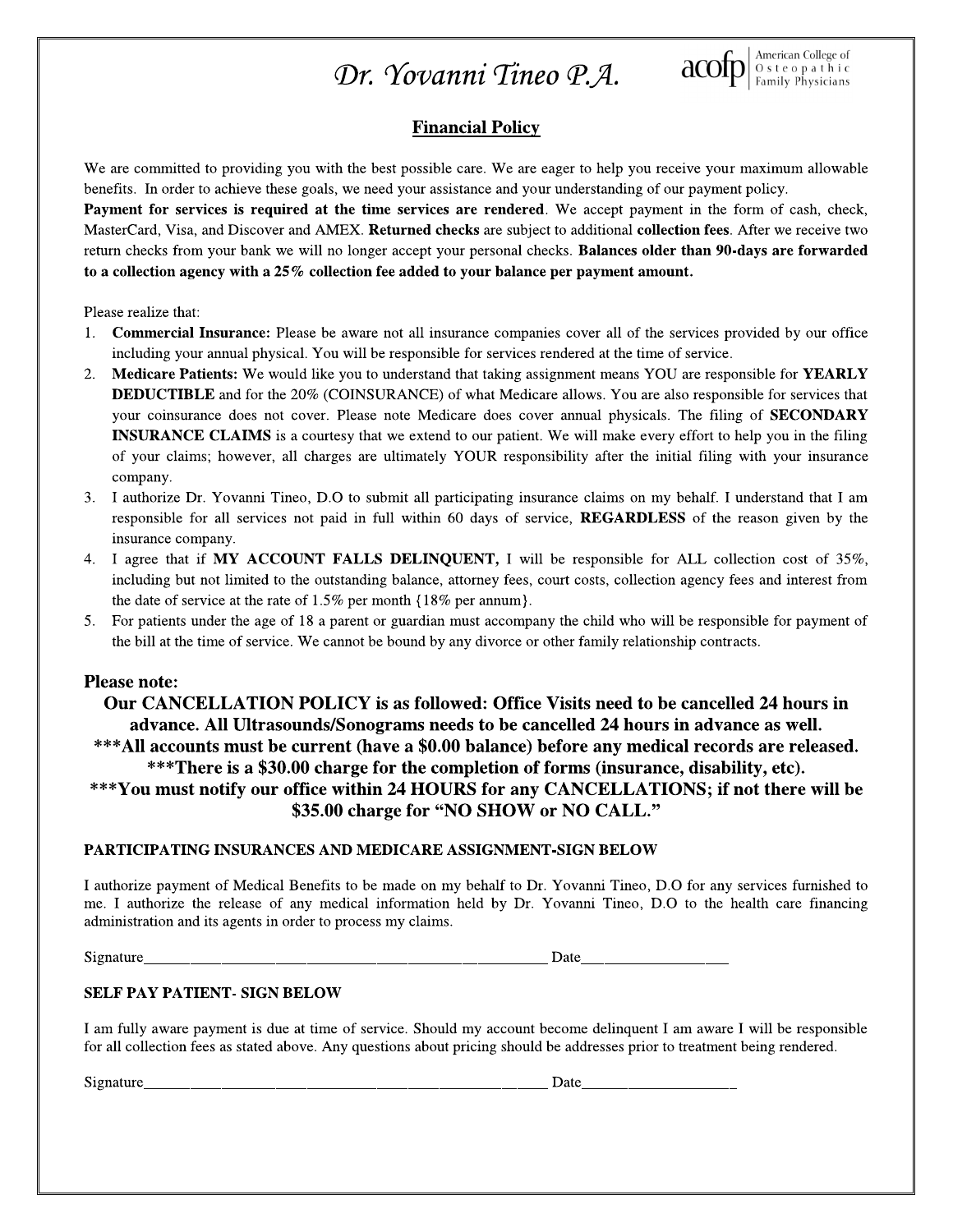

#### **Insurance Authorization and Assignment**

I request the payment of authorized Medicare/other insurance company benefits be made on my behalf to Dr.Yovanni Tineo for any services furnished to me by that party which accepts assignment/physician. Regulations pertaining to Medicare assignment of benefits apply.

I authorize any holder of medical or other information about me to release to the Social Security Administration and Health Care Financing Administration or its intermediaries of carriers any information needed for this or a related Medicare claim/other insurance company claim. I permit a copy of this authorization to be used in place of the original, and request payment of medical insurance benefits either to me or to the party that accepts assignment. I understand it is mandatory to notify the health care provider of any other party that may be responsible for paying for my treatment. (Section 1128B of the Social Security Act and 31 U.S.C. 38/01-3812 provides penalties for withholding this information.)

I request that payment under the Medicare or other medical insurance program(s) be made to Dr. Yovanni Tineo P.A. for as long as I continue to receive services from them. If I were to receive any checks (payments) intended as payment for services rendered by Dr. Yovanni Tineo P.A. from Medicare and/or other insurance company (ies), I will immediately endorse them and turn them over to Dr. Yovanni Tineo P.A. for services rendered.

I understand that I am responsible for payment of all charges and fees to Dr. Yovanni Tineo P.A to which they are entitled to collect including *collection fees* which is not paid for by Medicare or other insurance.

| <b>Signature of Patient:</b>         | Date: |
|--------------------------------------|-------|
| <b>Signature of Parent/Guardian:</b> |       |

### **Prescription Renewal Policy**

**Dr. Yovanni Tineo P.A.** is available for emergencies twenty-four hours a day. Prescription renewals, however, should not be considered medical emergencies.

Prescription renewals should be discussed with your doctor during your office visit or by phone with the nurses between the hours of 8:30 a.m. and 4:30 p.m., Monday through Friday. We will get back to you within forty eight hours.

Refills are handled more quickly by calling your pharmacy and asking them to fax your request to our office. If you are unable to call your pharmacy, please call our Nurses line at 239-592-0011

Please do not wait for your medication to run out completely before calling our office!!!  $\mathbf{B}\mathbf{y}$ following this policy, we can assure you the highest quality of medical care.

**Patient Signature** 

Date